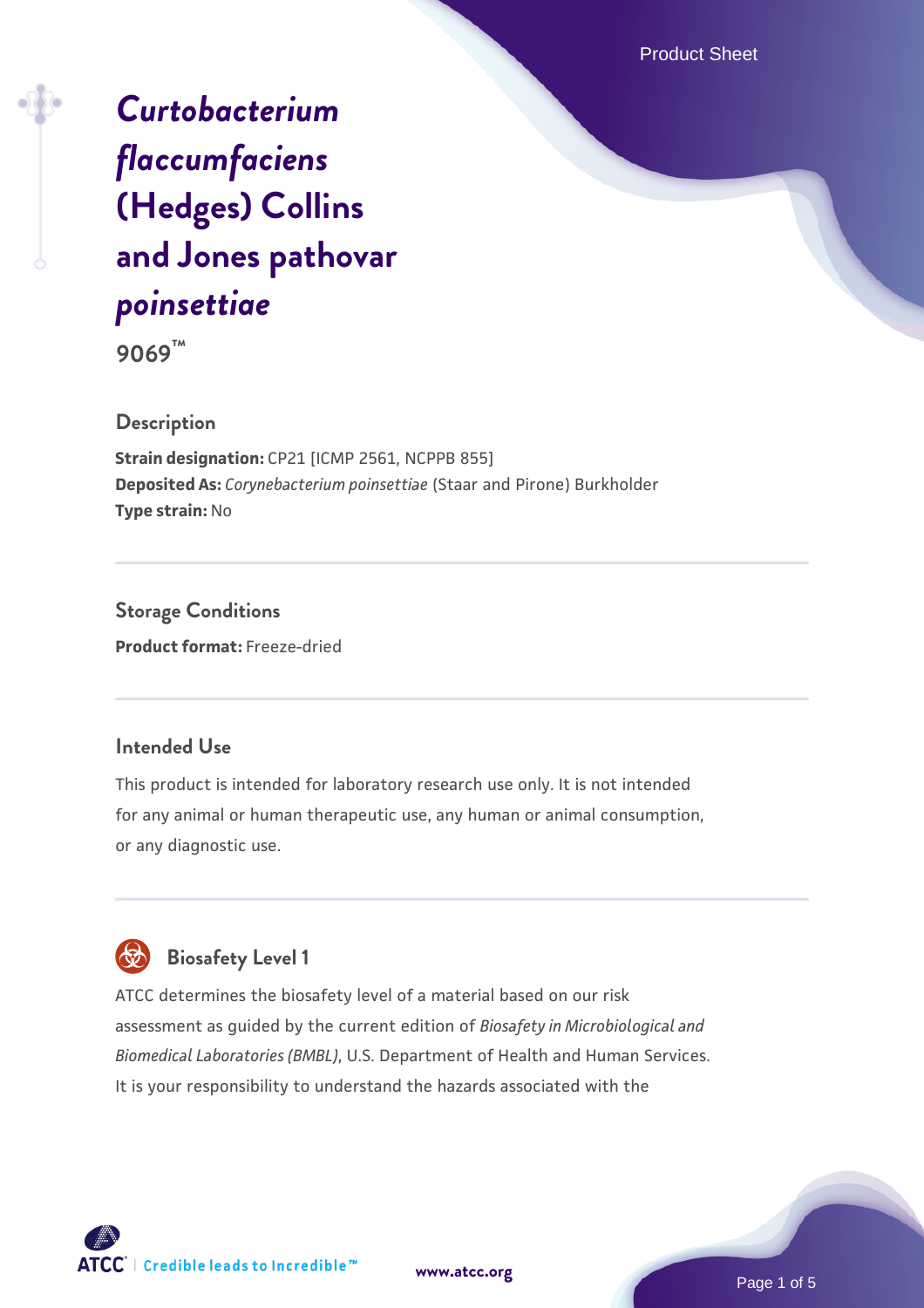material per your organization's policies and procedures as well as any other applicable regulations as enforced by your local or national agencies.

ATCC highly recommends that appropriate personal protective equipment is always used when handling vials. For cultures that require storage in liquid nitrogen, it is important to note that some vials may leak when submersed in liquid nitrogen and will slowly fill with liquid nitrogen. Upon thawing, the conversion of the liquid nitrogen back to its gas phase may result in the vial exploding or blowing off its cap with dangerous force creating flying debris. Unless necessary, ATCC recommends that these cultures be stored in the vapor phase of liquid nitrogen rather than submersed in liquid nitrogen.

#### **Certificate of Analysis**

For batch-specific test results, refer to the applicable certificate of analysis that can be found at www.atcc.org.

#### **Growth Conditions**

**Medium:**  [ATCC Medium 44: Brain Heart Infusion Agar/Broth](https://www.atcc.org/-/media/product-assets/documents/microbial-media-formulations/4/4/atcc-medium-44.pdf?rev=ce06ac4e5438493b896cd46c7d875629) **Temperature:** 30°C

#### **Handling Procedures**

1. Open vial according to enclosed instructions.

**2. Using a single tube of #44 broth (5 to 6 ml), withdraw approximately 0.5 to 1.0 ml with a Pasteur or 1.0 ml pipette. Rehydrate the entire pellet.**

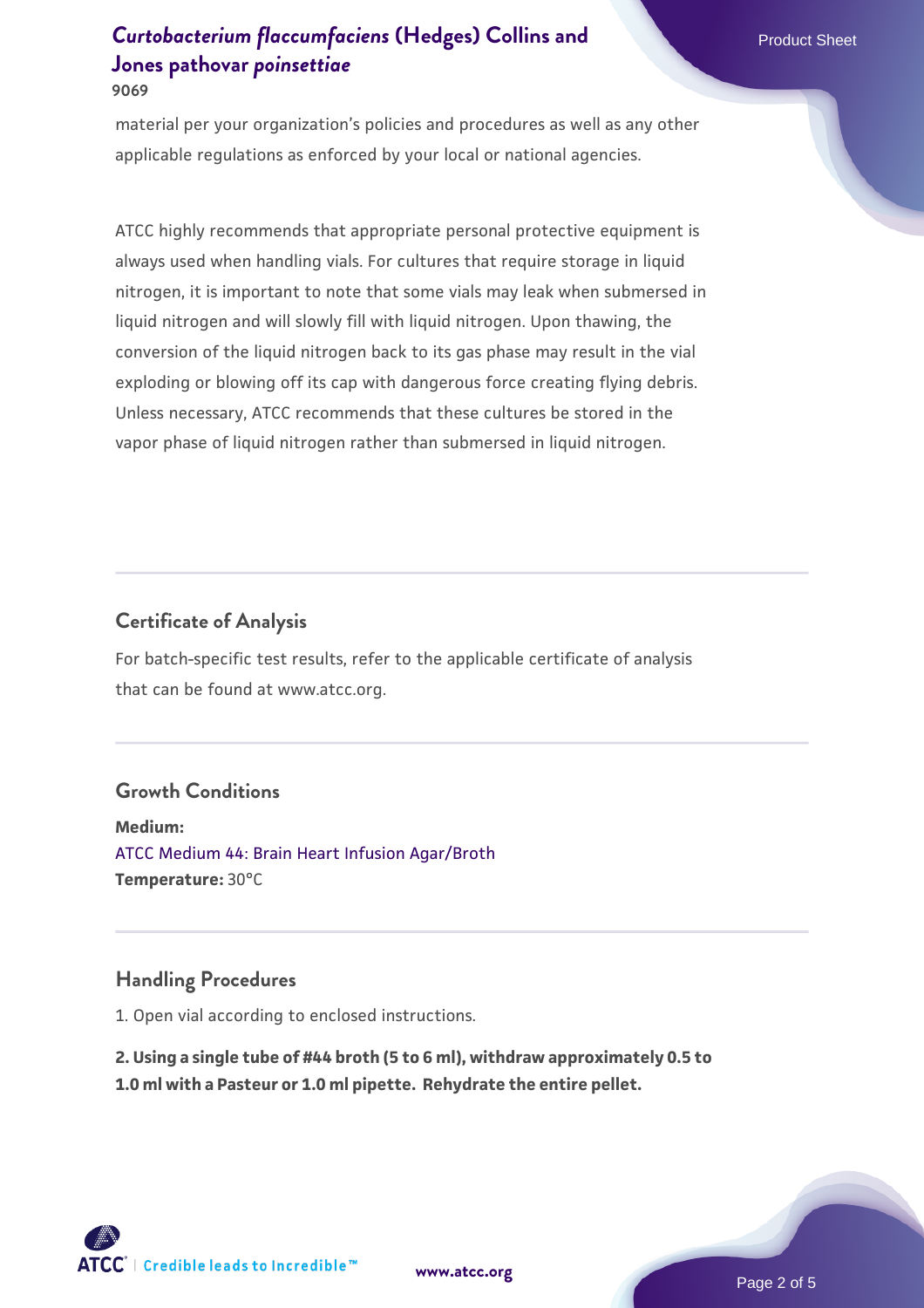**9069**

**3. Aseptically transfer this aliquot back into the broth tube. Mix well.**

**4. Use several drops of the suspension to inoculate a #44 agar slant and/or plate.**

5. Incubate the tubes and plate at 30°C for 24 hours.

#### **Notes**

Colonies on #44 agar were circular, flat, entire and dull with filliform growth.

Additional information on this culture is available on the ATCC<sup>®</sup> web site at www.atcc.org.

#### **Material Citation**

If use of this material results in a scientific publication, please cite the material in the following manner: *Curtobacterium flaccumfaciens* (Hedges) Collins and Jones pathovar *poinsettiae* (ATCC 9069)

#### **References**

References and other information relating to this material are available at www.atcc.org.

#### **Warranty**

The product is provided 'AS IS' and the viability of ATCC® products is warranted for 30 days from the date of shipment, provided that the customer has stored and handled the product according to the information included on the product information sheet, website, and Certificate of

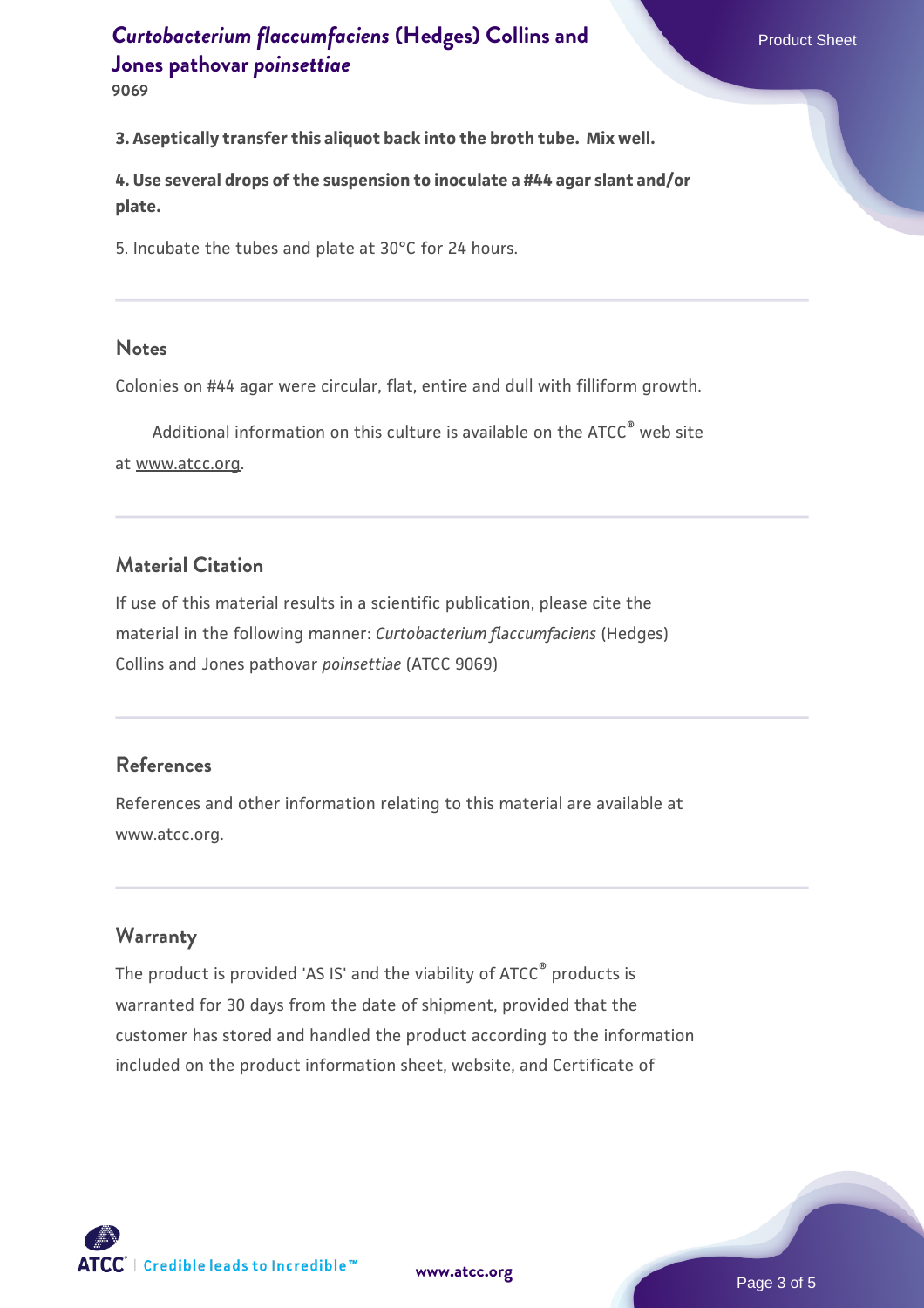Analysis. For living cultures, ATCC lists the media formulation and reagents that have been found to be effective for the product. While other unspecified media and reagents may also produce satisfactory results, a change in the ATCC and/or depositor-recommended protocols may affect the recovery, growth, and/or function of the product. If an alternative medium formulation or reagent is used, the ATCC warranty for viability is no longer valid. Except as expressly set forth herein, no other warranties of any kind are provided, express or implied, including, but not limited to, any implied warranties of merchantability, fitness for a particular purpose, manufacture according to cGMP standards, typicality, safety, accuracy, and/or noninfringement.

#### **Disclaimers**

This product is intended for laboratory research use only. It is not intended for any animal or human therapeutic use, any human or animal consumption, or any diagnostic use. Any proposed commercial use is prohibited without a license from ATCC.

While ATCC uses reasonable efforts to include accurate and up-to-date information on this product sheet, ATCC makes no warranties or representations as to its accuracy. Citations from scientific literature and patents are provided for informational purposes only. ATCC does not warrant that such information has been confirmed to be accurate or complete and the customer bears the sole responsibility of confirming the accuracy and completeness of any such information.

This product is sent on the condition that the customer is responsible for and assumes all risk and responsibility in connection with the receipt, handling, storage, disposal, and use of the ATCC product including without limitation taking all appropriate safety and handling precautions to minimize health or environmental risk. As a condition of receiving the material, the customer agrees that any activity undertaken with the ATCC product and any progeny or modifications will be conducted in compliance with all applicable laws, regulations, and guidelines. This product is provided 'AS IS' with no